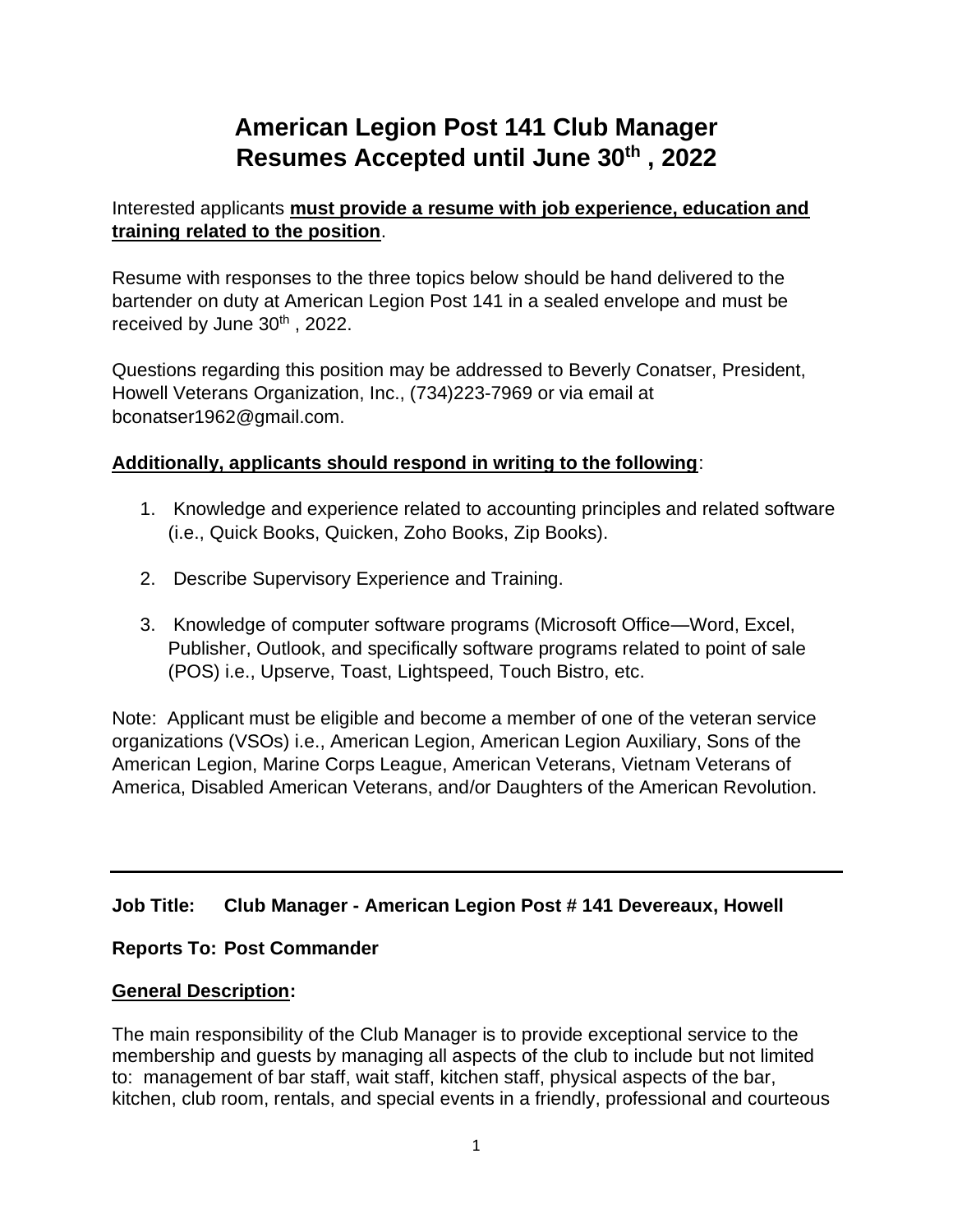manner. Neat, professional personal appearance at all times is imperative. The Club Manager is responsible for enforcing an environment which demonstrates respect and responsibility and assures the above listed areas are in compliance to local and state laws & regulations.

## **Duties and Responsibilities:**

The following compilation of items is a baseline list. It is as inclusive as possible at a point in time but not limited in scope to only the mentioned items. It is a living document and can be revised by the executive board and can include recommendations from the HVO (Howell Veterans Organization) on an ongoing basis following the normal American Legion Rules of implementation.

- Issues Financial Reports to the Post Commander and Treasurer on a monthly basis
- Communicates member issues that may or may not warrant repercussions to the Post Commander and the HVO/ Post Commander in a timely manner
- Manages all banking for the American Legion to include, but not limited to the following:
	- o Daily reconciliation of POS (Point of Service System)
	- o Donations
	- o Membership Dues
	- o Hall Rentals
	- o Vendor payments
	- o EFT set up
	- o Debit Card Use
- Manages all set up, reporting, trouble shooting, and liaison for POS
- Works with Accountant to provide information and assistance with all tax filings
- Responsible for Payroll
	- o Completes employee cards with totals to include Hours Worked and Tip earnings for the pay period
	- o Enters new employee information and direct deposit information if applicable, enters bi-weekly timecard entry into payroll system, prints and delivers checks for non-direct deposit employees
- Asks direction when needed to the Post Commander, Executive Board and or the HVO as needed
- Schedules Personnel for all shifts and event /functions
- Knows and promotes proper Club Operations
- Upholds HVO disciplinary decisions regarding members, and guests
- Responsible for hiring all employees
- Works with all organizations under the HVO, and is involved in the final plans/details of all events to ensure they follow state laws and only involve volunteers in good standing, and has the appropriate staffing
- Tracks and orders all Food, Wine, Beer, Liquor, Dry Goods, and Supplies necessary to run a successful club
- Orders & Receives all food, beer, liquor, wine & supplies